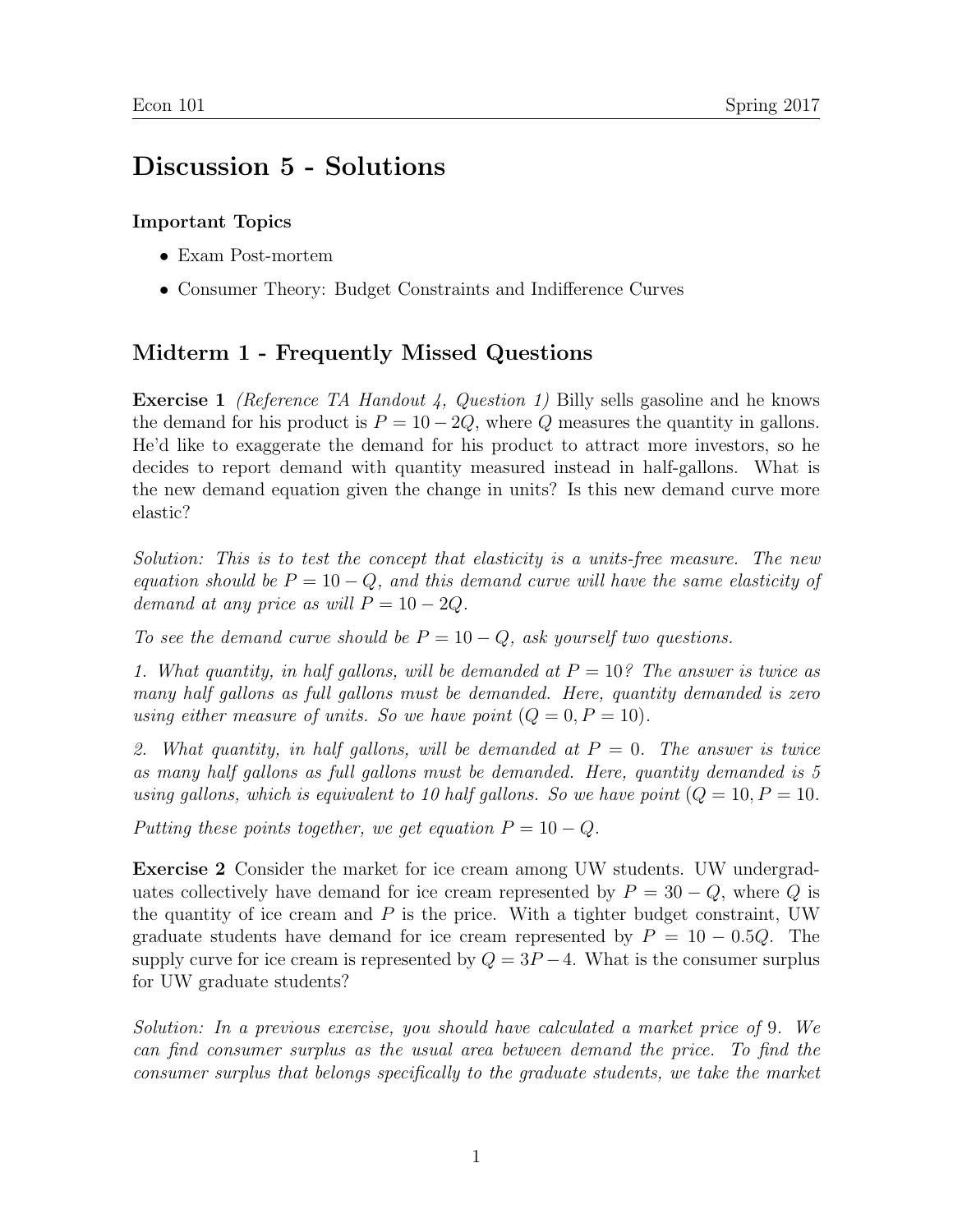price and use the graduate students' demand instead of market demand. Of the market quantity of 23, only 2 units were demanded by graduate students.

The consumer surplus is then a triangle with dimensions  $2 \times 1$ . Therefore, we get a consumer surplus of \$1.

Exercise 3 Suppose Robinson has 5 hours available, and he can catch 10 fish per hour. What is the shape of PPF with fishheads on one axis and fishtails on the other? (Hint: each fish he catches has one head and one tail).

Solution: A point. If you have a fishtail, you must also have a fishhead. According, the production possibilities would be a square bounded by points  $(0,0)$ ,  $(50,0)$ ,  $(50,50)$ , and  $(0, 50)$ . The PPF, that is the frontier, only includes the efficient points. So the PPF only includes the point  $(50, 50)$ . A point like  $(49, 50)$  is not efficient because we can produce an additional tail or head without sacrificing any of the other good.

Exercise 4 Suppose the government announces in early November that tax credits for electric cars will no longer be available beginning in December, meaning consumers will no longer get a discount on electric cars. What will happen to the demand for electric cars during the month of November?

Solution: Consumers anticipate a future price increase for electric cars and advance their purchases to November. This is an increase in demand for November, thus a rightward shift.

## Consumer Theory

Exercise 5 Suppose Michelle's income is \$100 per week and she only consumes oranges (good X) and apples (good Y). Each apple costs \$5 and each orange costs \$10.

1. Find the equation for Michelle's budget constraint and graph it.

Solution: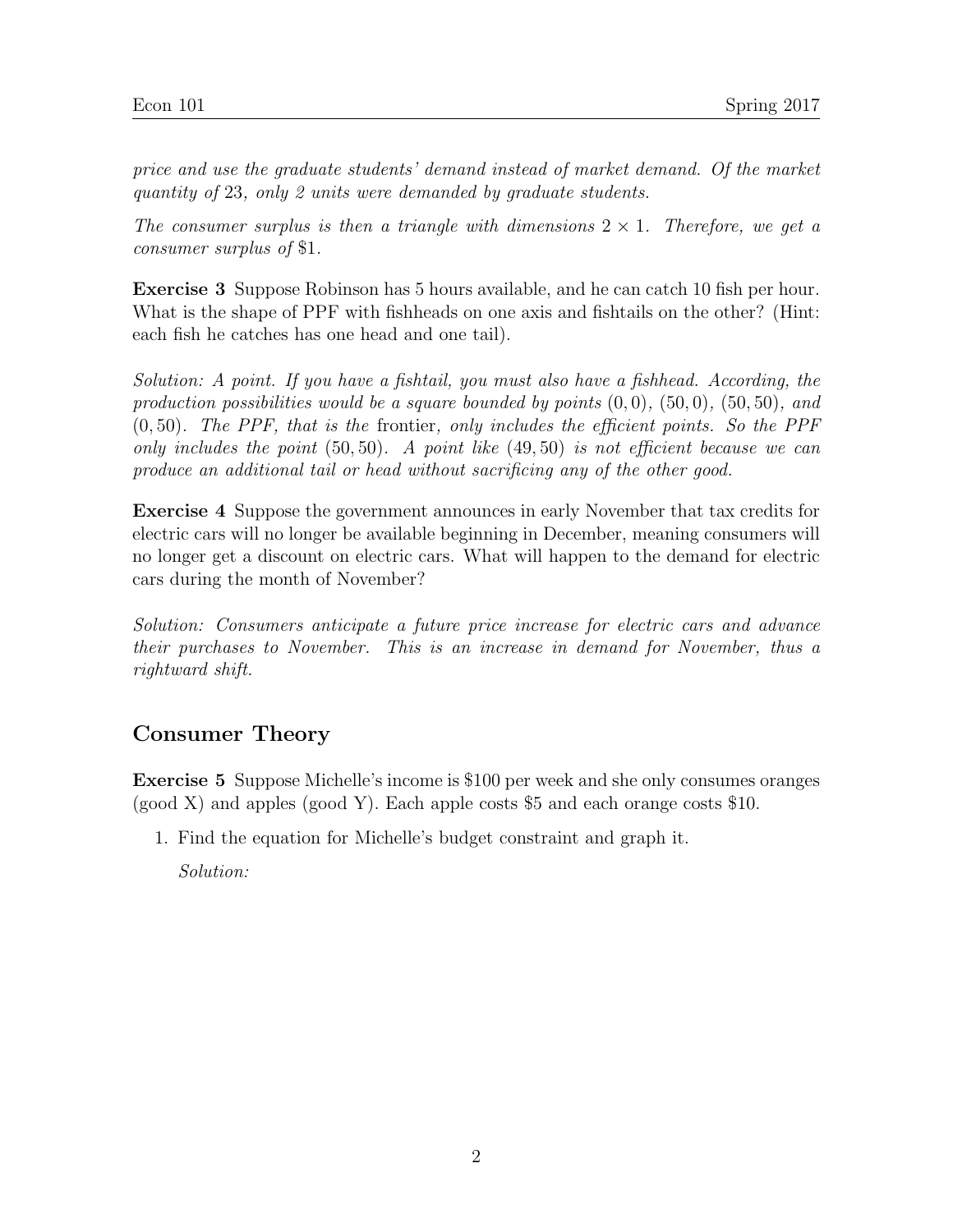

- 2. Is the bundle (7, 6) affordable for Michelle? What about the bundle (7, 7)? Solution: Since the bundle  $(7,6)$  costs  $70+30 = 100$ , it is affordable. However, the bundle  $(7,7)$  costs \$105. So it is not affordable
- 3. Now suppose that price of an apple increases from \$5 to \$10. Graph Michelle's new budget constraint and find the equation.

Solution:



4. Michelle got a raise and her income is now \$200. Find the equation for Michelle's new budget constraint and graph it.

Solution: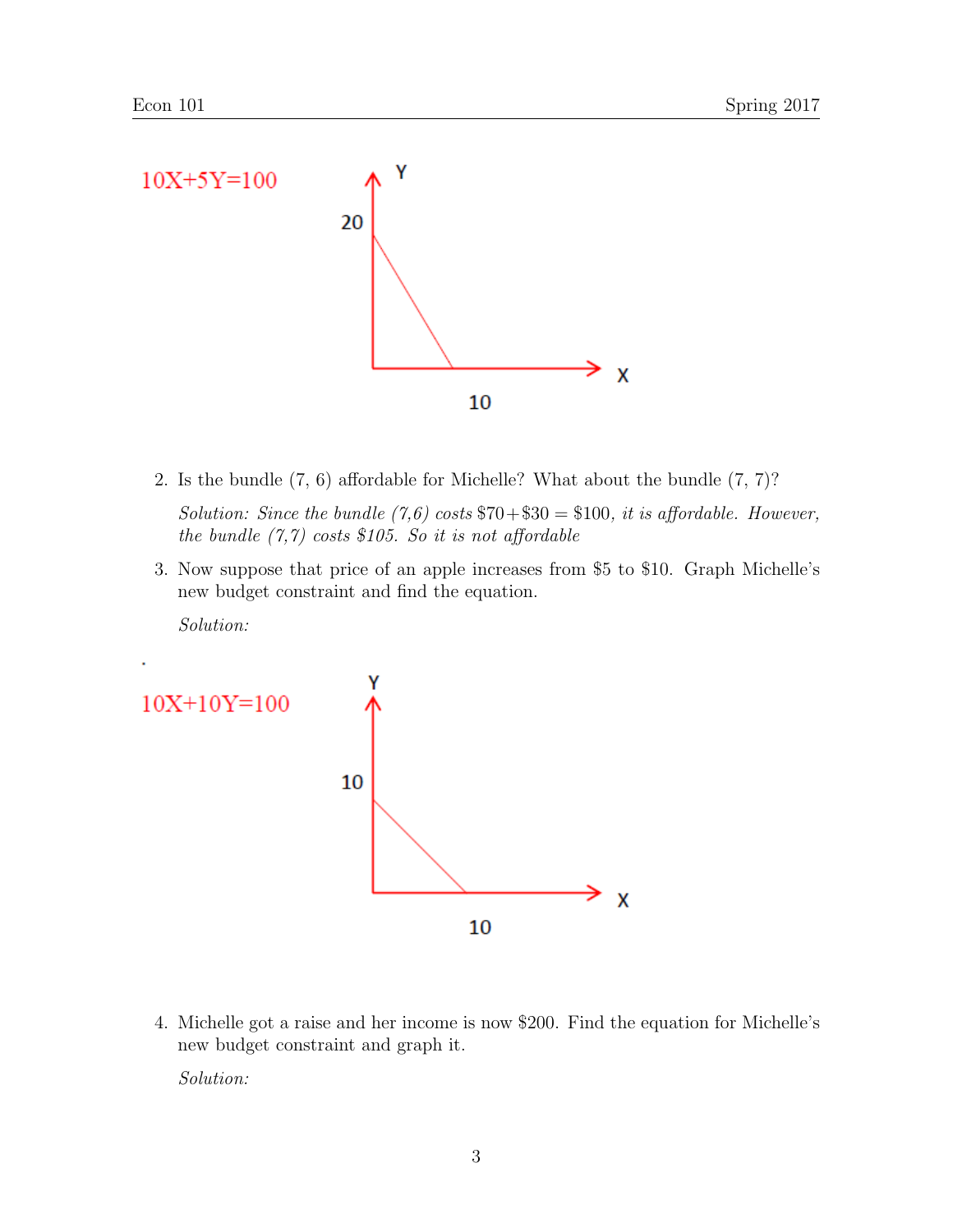

Exercise 6 Mark spent \$80 to buy 10 cans of beer (good X) and \$5 bottles of wine (good Y) last week. Each can of beer cost  $P_X$  and each bottle of wine cost  $P_Y$ . Suppose he is utility maximizing agent.

1. Now, the price of one bottle of beer has increased by \$1 and he has spent the same amount of money to buy 8 cans of beer and 5 bottles of wine. Find the price of beer before the change and the price of wine.

Solution: We have two budget equations;  $10P_X + 5P_Y = 80$ ,  $8(P_X + 1) + 5P_Y = 80$ By subtracting both equations, we get  $2P_X = 8$ . So  $P_X = 4$ . Plugging  $P_X = 4$  in one of any budget equations gives  $P_Y = 8$  Thus  $P_X = 4, P_Y = 8$ 

2. What is the MRS before the price change and after the price change?

Solution:

Before change;  $MRS = \frac{M U_X}{M I_N}$  $\frac{M U_X}{M U_Y} = \frac{P_X}{P_Y}$  $\frac{P_X}{P_Y} = \frac{4}{8} = 1/2$ After change;  $MRS = \frac{M U_X}{M I_N}$  $\frac{M U_X}{M U_Y} = \frac{P_X + 1}{P_Y}$  $\frac{P_X+1}{P_Y} = \frac{5}{8}$ 8

Exercise 7 Charles derives utility from pairs of black shoes (good X) and pairs of blue jeans (good Y). The marginal utility of a pair of black shoes is  $MU_X = \frac{1}{X}$  $\frac{1}{X}$ . The marginal utility of a pair of blue jeans is 1. He has an income of \$120. Suppose a pair of black shoes costs \$20, and a pair of blue jeans costs \$40. Which bundle should he consume if he wants to maximize his utility?

Solution:

MRS of black shoes for blue jeans is  $MRS = \frac{M U_X}{M I W}$  $\frac{M U_X}{M U_Y} = \frac{1}{X}$ X Price ratio between two goods (or Slope of budget constraint) is  $\frac{P_X}{P_Y} = \frac{20}{40} = 1/2$